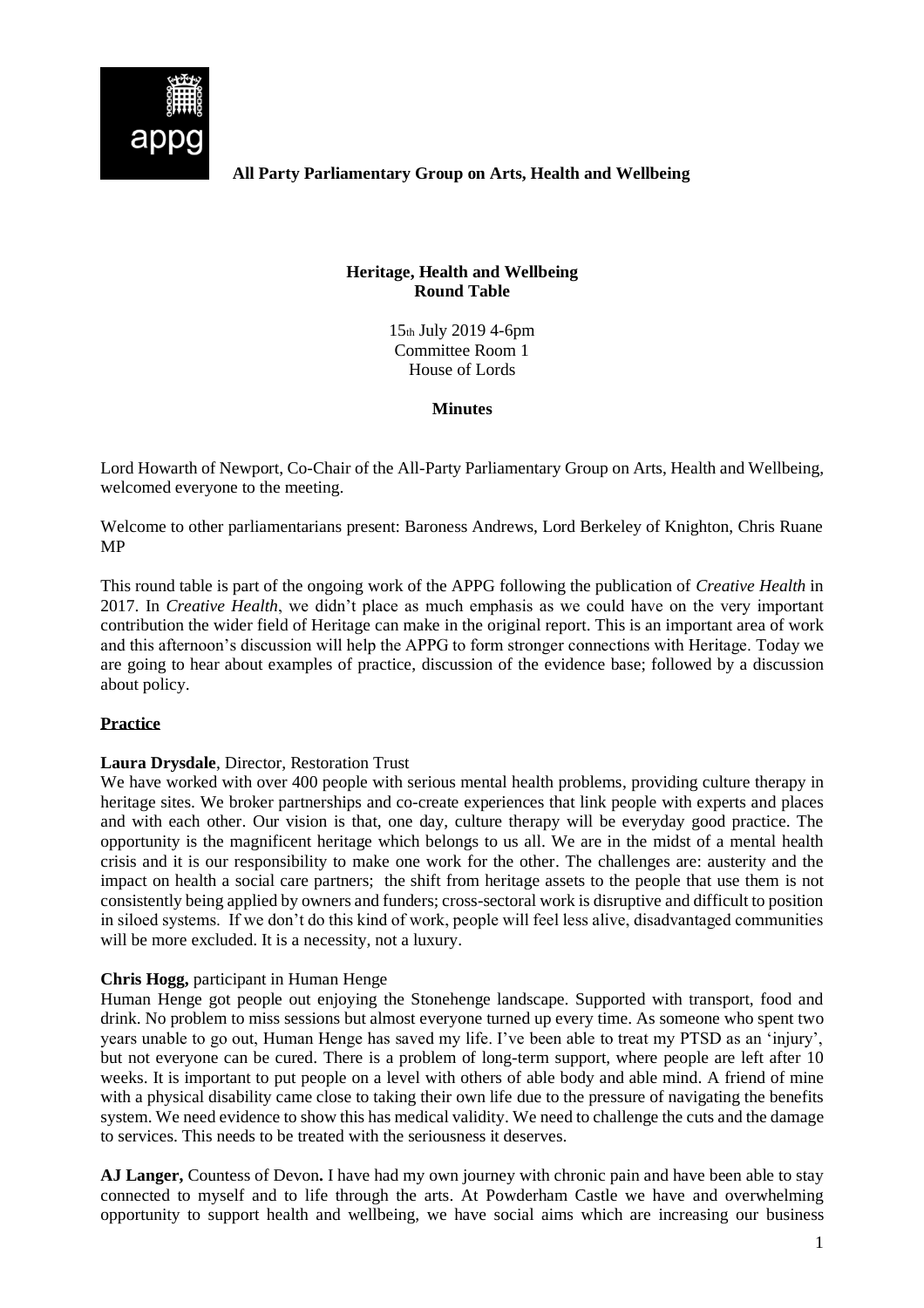sustainability. It was hard initially, to open our family's private home, but now it is a privilege to share it with the community. Our values are: authenticity, sustainability, inclusivity, adventure. We have a wide range of arts activities from culinary arts to fine arts. We are partnering with social services and local projects, supporting a new local primary school build. We are launching a new charity. I would like Powderham to be a hub for social prescribing. We believe in collaboration and teamwork. We need a language for 'revolutionaries' to speak to the 'establishment'. Powderham is playing its part in finding sustainable solutions. The support of a business and financial structure could make this more sustainable. The quote in *Creative Health* for a transition from a hospital and illness- to a wellness- based system.

### **Richard Osgood**, Chief Archaeologist, MOD

The MOD is responsible for 770 scheduled monuments and 10 world heritage sites. We provide many opportunities including training Military Police on body recovery using heritage sites. Many archaeologists, such as Pitt Rivers and others, had a defence background. Project Nightingale supports veterans through archaeology. We have seen this lead to further study, employment, even 1 marriage! We are helping get monuments off the at risk register. I asked a young rifleman working on an anglo-saxon burial site whether he was not bored. He said no, because I'm not thinking of Iraq, and I'm sleeping at night. There is a picture of the find that he made next to the Sutton Hoo exhibition in the British Museum.

#### **Richard Bennett,** Operation Nightingale

Archaeology is providing a hugely positive response to depression, anxiety and wellbeing. We need more research – is it the social aspect, or the archaeology itself? Work with participants has to be meaningful, productive and give a sense of fulfilment and some sort of progression. We are working with Wessex Archaeology and the University of Winchester to provide progression pathways. Translating positive outcomes into sustainable funding can be a struggle. We have a Social prescribing model ready to go, we just need the opportunity. Another challenge is how could models developed for the veteran community be extended to the wider population

#### **Research**

#### **Giles Woodhouse**, Chief Strategy Officer, Wessex Archaeology

I have been working on the Heritage, Health and Wellbeing Survey Report for the Heritage Alliance. We have 18 case-studies so far. Wellbeing and heritage work on both an individual level, and for groups and communities. The mechanisms we are identifying are: meeting basic human needs for communication; connection; (re)discovery of learning; flow states in the moment, being fulfilled. We are also finding that it provides social cohesion, the ability to reach across generations and community boundaries. Arts, culture, and heritage provide a safe space to engage communities that may have differences elsewhere. Who is it for: veterans, carers, young people, people with mental health, those who are lonely or isolated, those with healthcare complications, to encourage ageing well. It is highly tailorable. How equipped is the heritage sector and staff to deliver a wider range of interventions? Variable. These are new roles and responsibilities. We need to think about staff dealing with challenging individuals, and the stress for participant groups. Staff are already thinly stretched and wearing many hats. For each category of participant you should do awareness training e.g. mental health first aid, dementia friendly. Supervision is needed to keep people safe, with boundaries. We can deliver a service, but can't overstep the boundary to become therapists. The work is founded on partnerships which need to be underpinned by clear agreements. There are challenges in scaling the work; the operational side; the sustainability of programmes. We need to build the evidence base, identifying suitable metrics. Sector has to agree on a framework –5 ways to wellbeing etc.

#### **Helen Chatterjee**, Professor of Biology, UCL

We know there's a lot of evidence at psychological end of the spectrum. I agree with methodological caveats. The key is creative cognitive engagement which activates multiple brain centres and involves deep-level learning. Physical engagement: whole-body, upper-body, hand-eye coordination. Social element. These 4 together consistently show the biggest improvements, which helps us understand how to build an efficacious programme. Short-termism and drop-off are key problems. Great short/medium-term improvements, harder to pick up longer term lifestyle/behaviour change. We are thinking about how we move organisationally from short-term programmes to long-term commitment. It will involve big organisational shifts: how organisations are run, what we fund, training and staffing skills, staff reorganisation. Wellbeing needs to be built into job descriptions. If this shift happens, huge benefits are seen. We have to look at how we use the research base to shift the programmes that we run, and create a long-term sustainable offer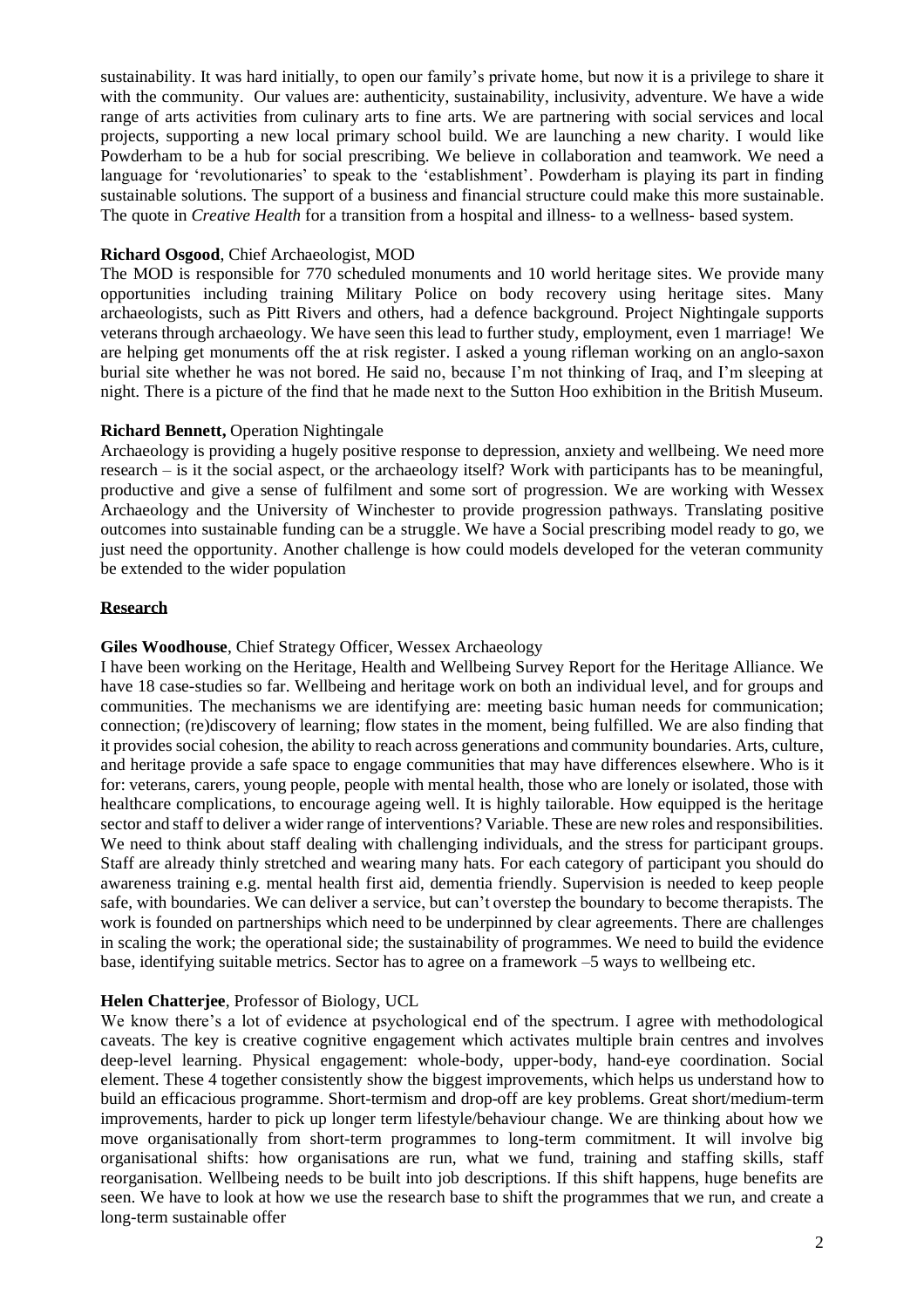### **Andy Pennington**, Research Fellow, University of Liverpool

The research for the What Works Centre for Wellbeing looked at the impact of historic places on community wellbeing with a focus on tangible physical assets. Systematic scoping review across OECD produced 75 studies and evaluations with most from across the UK. It is unusual for studies from the US not to dominate; we appear to be leading the world. Cast a broad net over the evidence to understand potential impacts/state of the evidence base. Found relatively low methodological quality, but this is often the case for complex wellbeing interventions. We identified evidence of impact on community and individual wellbeing with 180 specific measures of health and wellbeing with an impact in spheres of health, environmental, economic, social capital. Impact in increased confidence, civic pride, income. Some poor design, for example a project for people with acute mental ill health involving war exhibits that exacerbated trauma. We need a better mix of evidence, including higher quality evidence; and to look at the distribution of impact across different population groups. There are representativeness issues; lack of controls, randomisation, self-selection etc. Majority of the evidence is from England, especially London and the South East so we need a better distribution. 45 of the 75 studies looking at marginalised groups, but didn't actually explore differentials/inequalities. There is a lack of evidence on everyday heritage, outdoor heritage. We need more work on how to design programmes and to look at the impact on organisations themselves.

### **Chris Ruane MP**

Society is atomised and people are disconnected. We need to think about how we reconnect people. We know about the impact of just 2 hours a week outdoors. At Governmental and Ministerial level, we need the data: can we develop a blueprint for this, with the What Works Centre for Wellbeing? Should we be opening up National Trust sites, as we did for heritage. We have 4 experimental chambers due to devolution and we should be working with the other national assemblies. In Wales the Wellbeing of Future Generations Act, is held up by the UN. With AI and robotics, 40% of jobs will go, what will people do with their time? 50% of kids today will live to over  $100 - 3<sub>rd</sub>$  age is extended. Budgets: half of the budget in Wales is spent on health, but there is a need to invest in prevention. Key indicators for health boards: mental health, A&E/GP visits are going in the wrong direction. We need to prove that Social Prescribing works for the physical and mental health of individuals.

## **Policy**

### **Peter Ainsworth**, Chair, The Heritage Alliance

I am also Chair of the National Lottery community fund, which has spent £65m on pilot projects for Social Prescribing in the last 5 years. Heritage should be so easy – people travel 100s of miles to see this stuff – it uplifts people's spirits. When you think in policy terms about identity, history, beauty, this is very complex for policy makers. It is reduced to a 2nd tier issue, but there is a hugely important social purpose. Ruskin, Arnold, Octavia Hill were not just about beauty/niceness, they had an overt social purpose. You don't have to be middle class to like beautiful places and things. Many battles not won over the years. We are still playing a very heavy social price e.g. for slum clearance in the 1950s. We have a current housing crisis, and need to think about how this is balanced against the natural environment and existing communities' needs. The Heritage Alliance – thanks to Giles Woodhouse and Wessex archaeologists – hopes to publish a report before Christmas. There is a need to build the evidence and we aim to continue to do so. There is no pill for loneliness, but there are plenty of beautiful places where people can go to stop being lonely.

#### **Lord Berkeley of Knighton**

The experience of seeing, listening, hearing, being there at an event, is crucial, and can't be replaced by a CD etc.

#### **Ben Cowell**, Director General, Historic Houses

I agree regarding the love of the real. Reflecting on differences between arts and heritage, there are differences in structures and funding. Heritage has less central and less substantial subsidy; 2/3 heritage in private hands. How do we make a business model out of this. It's not as simple as saying all National Trust sites should be free. If they were it would put independent settings out of business. I recently visited a historic house that 3 days a week is a day care centre for adults with disabilities and they are absolutely focused on wellbeing. It's partly personal commitment, but they also have to make money from it. We need greater joined-up thinking between multiple public agencies in this arena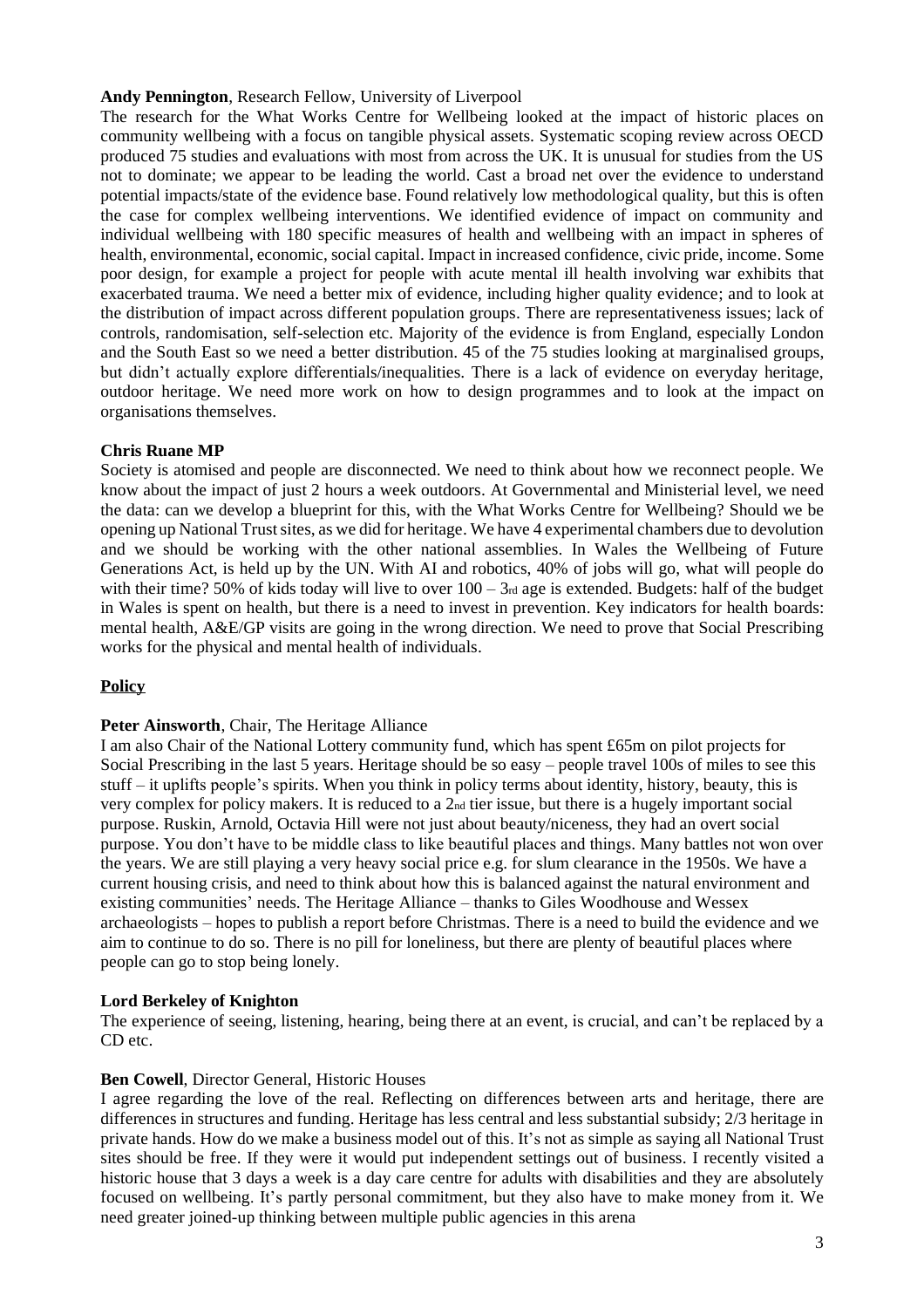#### **Baroness Andrews**

Hard to construct a whole narrative when we've not started with a common set of definitions, including 'heritage'. We've not spoken about intangible heritage which is often the heritage of place. Also we need to be talking about the spectrum of experiences, from therapeutic to the treatment. How do we create a narrative that involves us all. How do we create scale and sustainability? We have to try to deploy heritage as being able to solve other political problems – economic, health. We can frame it as a useful tool for the same objectives. We must get the argument across to politicians first. If you follow the logic from the personal to the political, you begin to see where the roots of sustainability lie. Consider the model for community/personal ownership of heritage. The National Lottery Heritage Fund have shifted perspective onto wellbeing outcomes and want to be more strategic, but also, how do we find the most credible, effective way to show a wellbeing outcome.

#### **Brian Smith**, Secretary General, Heritage Europe

Heritage Europe is a network of historic towns and is now in 32 countries with over 1200 towns and regions. Political challenge of getting heritage to be recognised for contribution they can make. Europe 2020 strategy about sustainable development but didn't include culture or heritage. Commissioned a review of existing research: 146 academic treaties and 221 impact studies. The UK stood out hugely, largely due to English Heritage and Heritage Lottery Fund. Report has ensured that Cultural Heritage is key to the identity of Europe. Benefits that are accrued downstream, if you invest upstream. The prevention dimension is very important. 48% of Europeans have no contact with cultural heritage in any of its forms, but nearly 70% would like to engage; 80% think that cultural heritage is very important. How do you get people to engage. Winning the argument in many ways. Area of social impact leading into wellbeing now full square in the European agenda.

**Liz Ellis**, Policy Adviser Communities and Diversity, The National Lottery Heritage Fund Opportunities: access is mandatory outcome for the NLHF which is a brilliant opportunity to reach wider range of people. Wellbeing now an optional outcome. How we work together with DCMS, MHCLG and other agencies is very important. Not helpful for Matt Hancock to talk of Social Prescribing as 'almost free' when we know the resources that are needed. There are great examples such as joined up work in Manchester, and across the cultural sector. We have to remember that additionality is important because we are not here to fund health or education.

### **Peter Aiers**, Chief Executive, Churches Conservation Trust

Historic Churches need people to look after them. Congregations are declining and there needs to be a way of caring for them. We are looking at ways to leverage in the support of the widest range of communities and that means people have to be involved. Links to loneliness agenda. How do you involve the broadest sector society to improve the wellbeing of that community? Keen to work with other people. We own 353 historic properties that are no longer used for regular worship, and accumulate another 2-3 every year. Huge opportunity, but need to find the skills and the direction to seize this. Many of our volunteers benefit from engaging with us and really depend on the social interaction.

#### **Dr Linda Monckton**, Head of Wellbeing and Inclusion Strategy, Historic England

Agree with anxiety about expectations and whether there is a cost saving that can be communicated to wider government. The focus on methodologies that meet NHS requirements risks instrumentalising the work. We are a national strategic agency and will be delivering the Govt's 40 million high street scheme. Picking up on place and site visits and engagement and that 48% haven't accessed heritage, but they do live somewhere and perhaps we need to re-think engagement. Need to get better at relating the research on prevention and community cohesion to policy priorities. We talk a lot about hard to reach groups, but these assets are a great tool to ensure that our needs around diversity can be embedded. Wellbeing, diversity and inclusion are very closely related. As Helen said, it only works if the organisation changes direction. If you set a wellbeing objective in a project, your project will be different. Much wellbeing work fundamentally addresses inequality.

#### **Dr Heather Smith**, Equality Specialist, National Trust

National Trust is looking at own direction, and assessing strategies, with broad principle of 'everyone welcome', so questioning how we can do things differently. Our strategy for 2020 is how to support the nation's wellbeing, including in the places where people live. How we shift our own practice, how we manage our own wellbeing. Working in partnership, with people with expertise in this area. We can't be